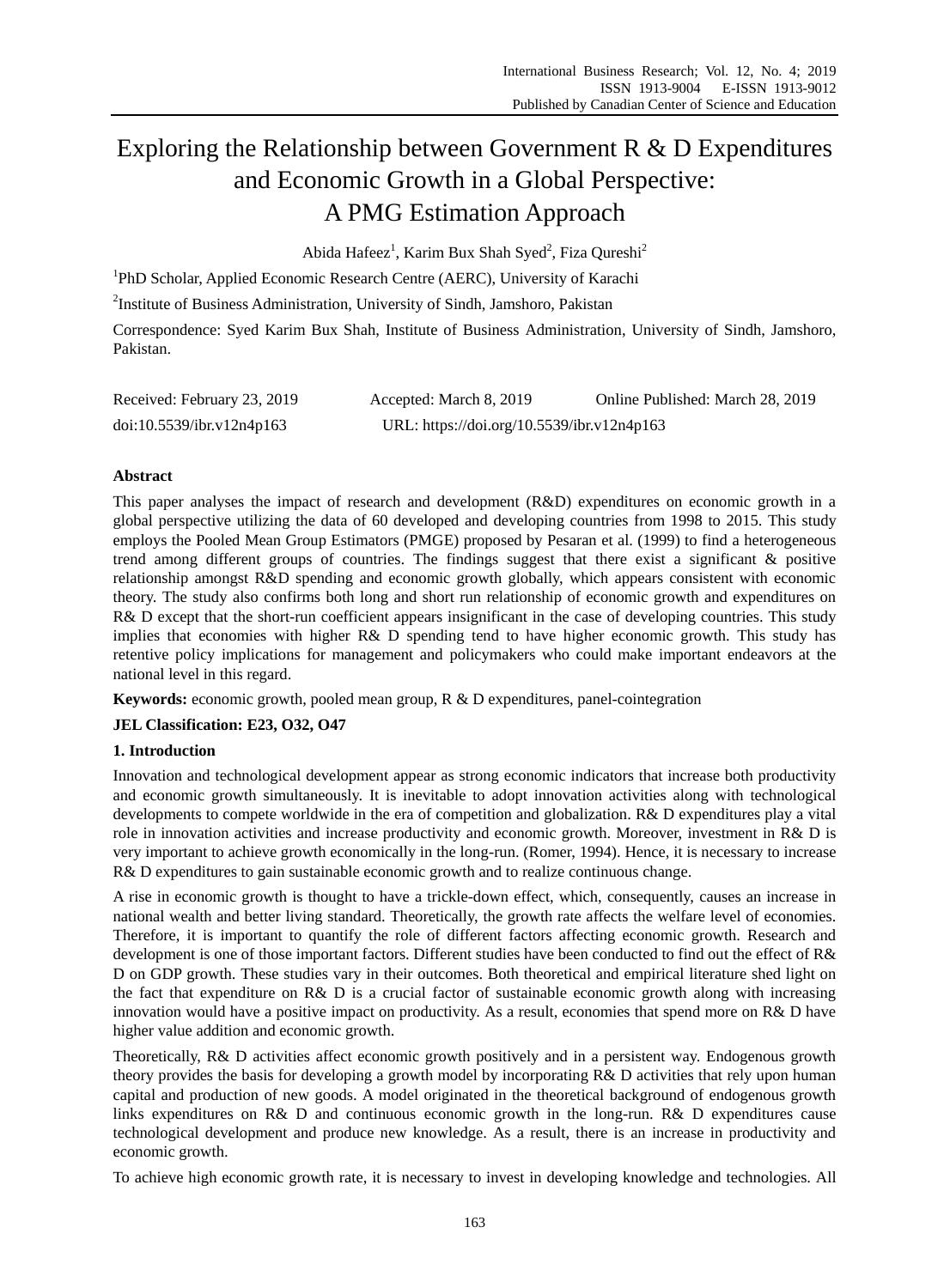such activities that contribute to achieving high growth rate including new production techniques, efficient use of production methods and introducing novel products are founded on R& D expenditures. In the era of globalization and competition, spending on technology and innovation activities is inevitable to integrate globally. That"s the reason for higher economic growth rate in developed countries where more than 2 percent funds are allocated to R& D. In Pakistan, allocated funds to R& D have remained less than 1% and it was only 0.25% in 2015. As a matter of fact, economies that invest more in R& D development have higher economic growth rate.

The aim of this research study is to investigate the effect of R& D spending on economic growth in both developed developing countries (in a global perspective) by using data of 60 economies from 1998 to 2015. The hypothesis adopted in the study is to determine the long-run positive and significant relationship of GDP growth and expenditures on R& D. For the empirical investigation, a novel panel dynamic approach of pooled mean group estimators (PMGE) proposed by Pesaran et al., (1999) has been used. This study also uses panel unit root and panel cointegration tests to find the effect of R& D outlays on sustainable GDP growth. The research question undertaken in the present study is whether R& D affects economic growth positively in a large sample of sixty countries. Moreover, this research question has not been investigated incorporating Pakistan previously. The first attempt is being made by taking into account Pakistan in this context. The study combined both developed and developing countries from the European Union, SAARC, ASEAN, and OECD-member countries, Asian and South Asian economies, etc.

The findings support the hypothesis adopted and suggest not only a significant but also a positive relationship between spending on R&D and GDP growth globally. This outcome is consistent with economic theory. The outcomes of the study also confirm both long and short run relationship of GDP growth and expenditures on R& D except that the short-run coefficient does not appear significant in case of developing economies. On the whole, the results obtained are in line with theory and empirics. The organization of the study is as follows: Section-2 contains both empirical and theoretical literature both on R& D spending and growth. Section-3 presents different data sources and the methodology in detail. The discussion of findings is provided in section-4. The conclusion is offered in section-5.

#### *1.1 Global R& D Expenditure Versus Pakistan*

Globally, economies are focusing on competition which is created by technological development and globalization as well. In today"s world, R&D activities are of large grandness to face this competition. It also has a significant effect on an economy's development level which can be measured through the allocation of resources to R&D expenditures as a percentage (%) of GDP.

| Countries  | 1998  | 2002  | 2007  | 2011  | 2013  | 2015  |
|------------|-------|-------|-------|-------|-------|-------|
| Pakistan   | 0.109 | 0.220 | 0.633 | 0.329 | 0.293 | 0.246 |
| Turkey     | 0.371 | 0.526 | 0.722 | 0.860 | 0.945 | 0.632 |
| China      | 0.649 | 1.064 | 1.384 | 1.794 | 2.015 | 2.066 |
| Egypt      | 0.199 | 0.194 | 0.255 | 0.532 | 0.678 | 0.723 |
| Mexico     | 0.317 | 0.382 | 0.369 | 0.426 | 0.501 | 0.552 |
| India      | 0.692 | 0.713 | 0.791 | 0.822 | 0.822 | 0.627 |
| Austria    | 1.736 | 2.070 | 2.432 | 2.682 | 2.964 | 3.072 |
| Belgium    | 1.824 | 1.891 | 1.844 | 2.155 | 2.430 | 2.457 |
| Denmark    | 2.006 | 2.442 | 2.515 | 2.966 | 3.085 | 3.014 |
| Finland    | 2.787 | 3.257 | 3.346 | 3.639 | 3.297 | 2.905 |
| France     | 2.084 | 2.166 | 2.020 | 2.191 | 2.243 | 2.231 |
| Germany    | 2.212 | 2.415 | 2.446 | 2.796 | 2.826 | 2.878 |
| Italy      | 1.008 | 1.084 | 1.132 | 1.209 | 1.306 | 1.335 |
| Japan      | 2.960 | 3.116 | 3.461 | 3.383 | 3.474 | 3.284 |
| Korea      | 2.149 | 2.274 | 3.000 | 3.744 | 4.149 | 4.228 |
| Norway     | 1.605 | 1.631 | 1.565 | 1.628 | 1.654 | 1.933 |
| <b>UK</b>  | 1.665 | 1.715 | 1.684 | 1.691 | 1.664 | 1.703 |
| <b>USA</b> | 2.497 | 2.550 | 2.627 | 2.763 | 2.725 | 2.794 |

| Table 1. Gross Domestic Expenditures on Research & Development (% of GDP), 1998-2015 |  |  |  |  |
|--------------------------------------------------------------------------------------|--|--|--|--|
|                                                                                      |  |  |  |  |

Source: Eurostat-Database, World Bank

R&D expenditures both in Pakistan and around the globe indicate variation continuously. During the year of 2007, R&D spending is the highest i.e. 0.63% followed by a decline till 2015 instead of a rise in case of Pakistan. However, there is a wide gap between R&D spending as a share of GDP in Pakistan and developed economies around the world. Most of the developed economies show an increasing trend in their R& D spending including Italy, Austria, Belgium, Norway, Denmark, Germany, the United Kingdom-(UK), Korea, and the United States of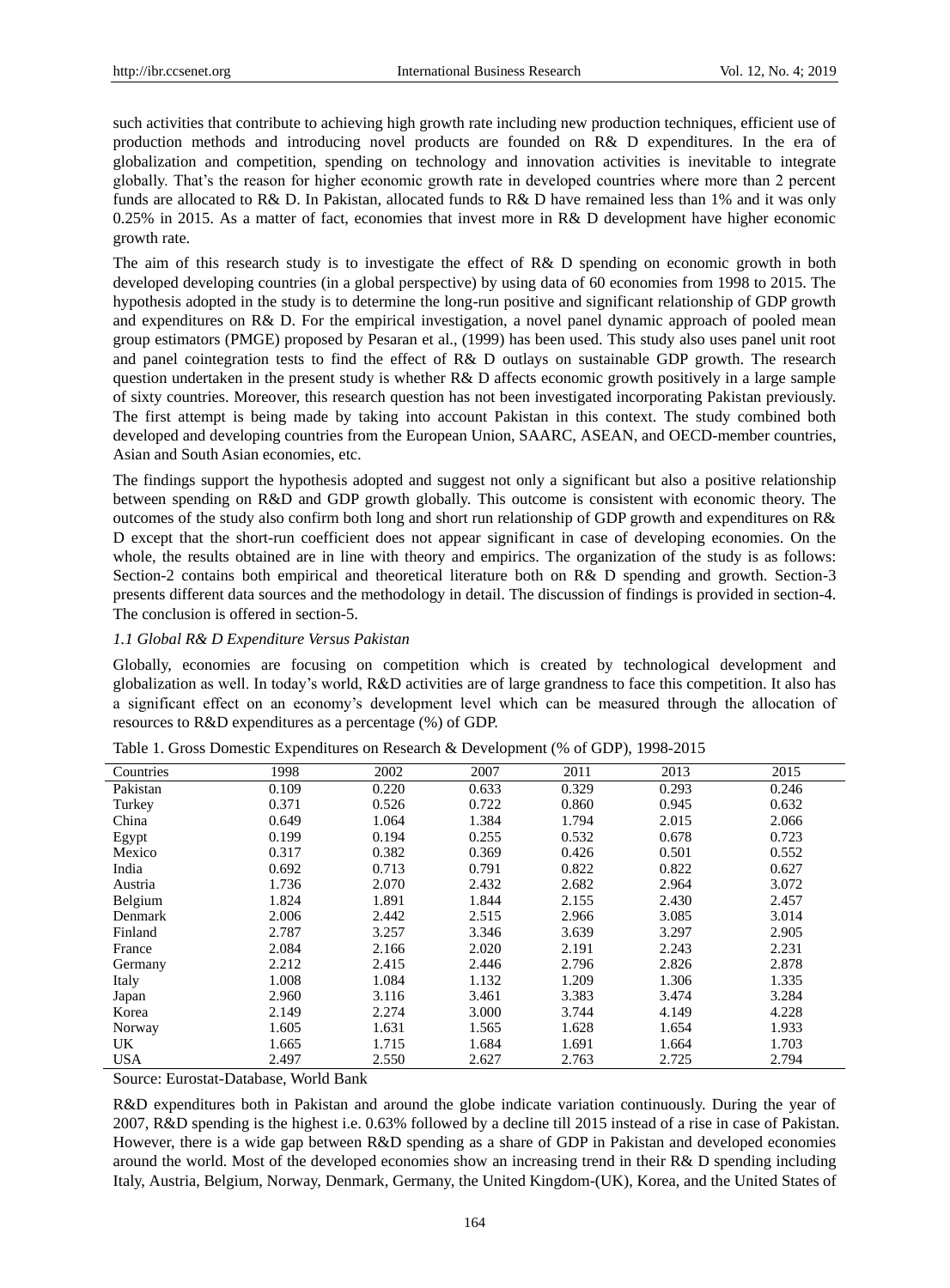America-(USA). Among developing countries, China, Egypt, and Mexico indicate a rising trend in R&D spending. During 2015, Pakistan has the lowest spending that is 0.25% among all the countries shown in Table 1.

# **2. The Literature**

This section reviews literature both theoretically and empirically on the relationship of activities related to research and development and economic growth of both developed and developing countries.

## *2.1 Theoretical Literature*

Different macroeconomic theories explain the path of economic growth through research and development (R& D) spending. Therefore, some well-known theories that provide the basis to establish this relationship and highlight its importance over time are as follows:

According to Schumpeter (2003), economic growth is directly affected by innovation activities in a capitalist economy. Romer (1986, 1990) explains technological development is a primary source of economic growth and R& D expenditure is an important factor of economic growth. Decreasing return to scale is compensated through investment in human capital which is an outcome of R&D expenditures. According to Grossman & Helpman (1991), R& D spending is crucial to increase in economic growth. Pessoa (2010) argues that different novel ideas, production of new products and the emergence of new markets are the creation of innovation activities related to entrepreneurship.

Globally, different economies are focusing on innovation activities to compete with each other in today"s world. Since the 1980s, endogenous growth theory is based on innovation and technology through R& D sector. R& D expenditure is considered as a driver of continuous economic growth in the era of globalization and competition. Literature supports R& D expenditures as an important input to increase economic growth.

A pioneer work by Schumpeter (1970) highlights the importance of innovation which includes new production and sales methods, the emergence of new markets and the manufacturing of new products, etc. Models developed within the scope of R&D activities are based on different sectors such as product sectors of both finished & intermediate and research & development sector which has a substantial role in achieving sustainability in economic growth through innovative ideas of human capital employed.

Initially, two different studies conducted by Romer (1986) and Lucas (1988) provide the basis for the endogenous growth model. According to Romer (1986), technology is very important for economic growth. One aspect of investment is to enhance information technology and knowledge generation which appear as a free input in the production process. As a result, there would be higher return and reduction in costs. Romer's study based on Arrow (1962)" concept i.e. learning-by-doing which, leads to lower costs, quality enhancement and increase in production in an economy as a whole.

Different endogenous growth theories incorporate R&D expenditure for sustainable economic growth (Romer, 1990; Aghion and Howill, 1992; Grossman and Helpman, 1991). According to Romer (1990), accumulation of knowledge as a result of R&D investments is crucial for the endogenous growth model. It is necessary to increase the number of researchers and R& D expenditure to observe long-term economic growth.

Grossman and Helpman (1984, 1990) growth models which are based on technological innovation associate economic growth with trade indicators such as foreign trade and openness. Grossman and Helpman (1984) argue that products such as modern industrial and conventional products along with R&D based on products including technology and knowledge generation. Accordingly, technology enables economies to have a comparative advantage and an increase in growth and global trade. According to Grossman and Helpman (1991), R&D investments in developing countries can be compensated through technology transfer from developed economies.

Aghion and Howitt (1992) developed a model based on innovation and creative destruction concept of Schumpeter (1970) which explains that innovations play an important role in the overall state of the economy. Rivera-Batiz and Romer (1991) emphasize that government could take appropriate policy measures to promote R&D activities. These activities foster economic growth. In this regard, the Government needs to support both institutions and activities related to research and development (R&D) through sound regulation.

Various theories during this decade highlight the importance of investment in R&D. Planned economic behavior and human capital affect long-term economic growth (Verbic et al., 2011). Investment in both R& D along with human capital is a primary determinant to increase efficiency. Investments in R& D through different channels like capital accumulation, human resource development, and innovation affect economic growth (Bor et al., 2012).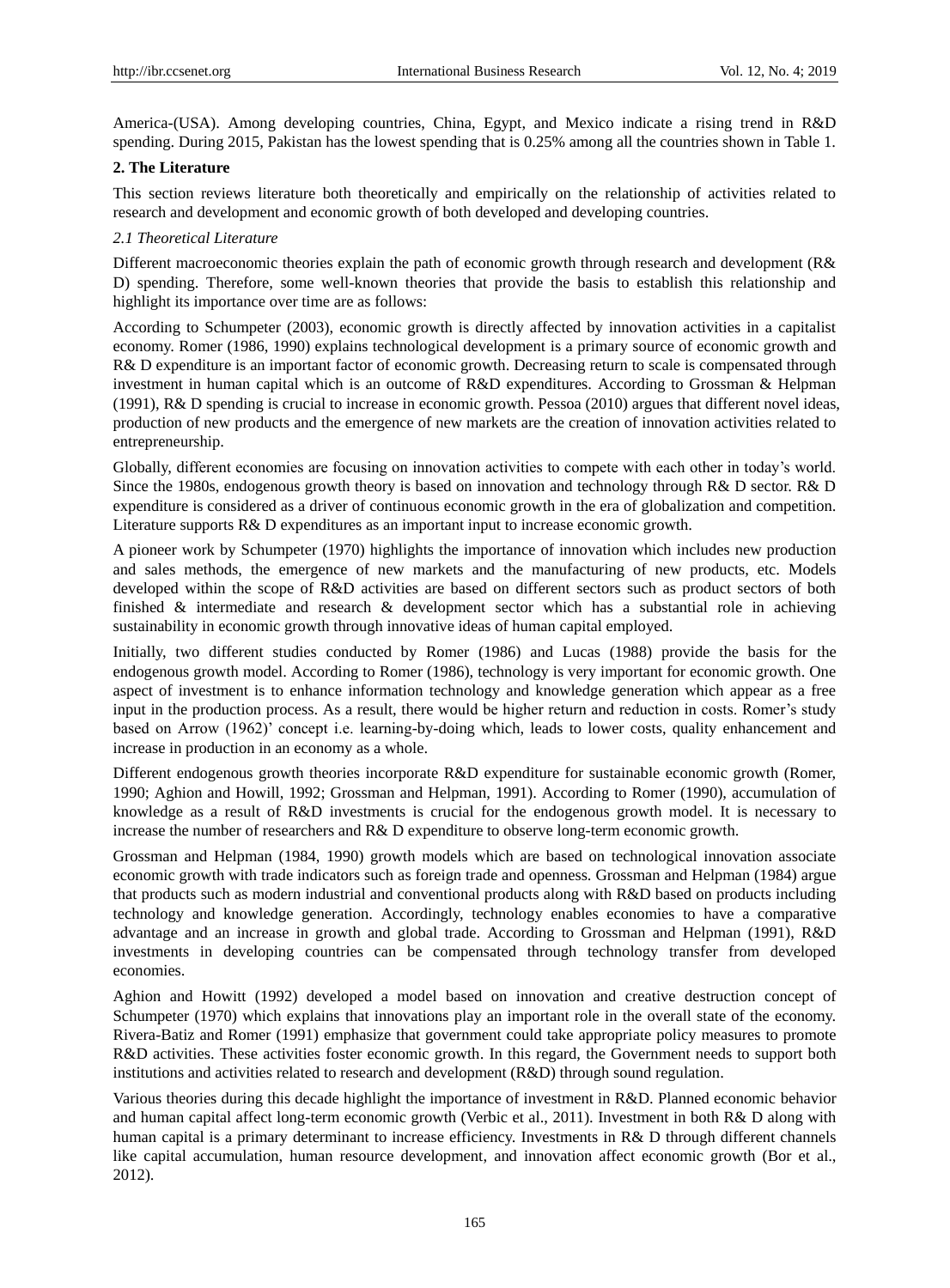Evenson (1997) categorizes growth literature. Firstly, the post-Keynesian model which emphasized saving and investment to increase economic growth. Secondly, Neo-Classical growth models emphasize on external technical progress to encourage economic growth. Thirdly, the economic growth model emphasized R& D and human capital to determine long-run economic growth.

R& D generates profitability and also has spillover effects in the form of knowledge and information, etc. Kim (2011) links R& D to productivity. Spillover effects of R& D are known as knowledge transmission which leads towards innovation.

Theoretical literature is also foregrounded the fundamental role of  $R\&D$  in growth at aggregate and disaggregate levels. Innovation and R& D activities are drivers of growth in different sectors such as industrial and service (Gerybadze, 2010). R& D plays a central role in the efficiency and economic growth (Samimi and Alerasoul, 2009). R& D is the fundamental determinant of long-term efficiency and consumer wealth (Jones and William, 2000). Peng (2010) regards R& D as a key factor for future growth. Bilbao and Rogriguez (2004) argue that investment in R& D is a key determinant of innovation, economic growth and to secure technological potential.

## *2.2 Empirical Literature*

International spillover effects of R& D on different factors such as total factor productivity, output, organizational differences, small-medium size enterprises are found by different researchers (Nadiri and Kim, 1996; Coe et al., 2008; Nunes et al., 2012). Funke and Niebuhr (2000) find regional spillover effects on economic growth which are considered significant for near-by regions geographically.

Various panel studies have been conducted to find out the effects of spending in R& D on economic growth in economically well-developed economies such as OECD-member countries. Freire-Serein (1999), Altıntaş and Mercan (2015) and Bassanini ve Scarpetta (2001) found not only a positive but also significant association between investment in R& D and growth in twenty-one OECD economies. A similar relationship is also found by Sylwester (2001) for G7 countries, Özer ve Cift of (2008) for all OECD countries and Sarac (2009) for ten OECD countries during 1983-2004. Falk (2007) detects a long-term significance and positive effects of R& D activities on income for the period of 1970-2004. Zachariadis (2004) analyses the manufacturing industrial data from 1971 to 1995. The findings indicate that output and efficiency are positively affected by R& D activities. Gülmez and Yardımcıoğlu (2012) find a strong long-term relationship between economic growth rates and stock of R& D after analyzing both macroeconomic variables in OECD-member economies from 1990 to 2010.

Ulku (2004) finds out that a significant impact of R& D on innovation activities is found in twenty OECD economies and a positive relationship is also found between GDP per capita and innovation in a total sample of thirty countries. Another panel study conducted by Yanyun and Mingqian (2004) depicts that there exists an ascertaining relationship amongst R&D expenditures and growth for Korea, Japan, China and eight ASEAN economies for 1994-2003. Cluster analysis is conducted by Şimşek ve Behdioğlu (2006) between Turkey and OECD economies to examine the important association relationship between both growth and R& D from 1999 to 2002. The finding indicates that R& D indicators of Turkey lag behind OECD countries. However, investment in R& D appeared to be a fundamental determinant of productivity in different panel studies (Lichtenberger, 1993; Park, 1995; Coe et al., 1995 and Guellec and van Pottelsberghe, 2004).

Genç and Atasoy (2010) find a unilateral causal relation between R&D spending and growth from 1997 to 2008 through causality method. Similar results are found by Yaylalı, Akan and Işık (2010) in the case of Turkey for the period of 1990-2009. Sadraoui et al. (2014) also used causality method to find the relationship between economic growth and R& D collaboration employing data on thirty-two developed and industrialized countries over the period of 1970-2012. The results depict a strong causal relation of growth and R&D. Another study using causality approach by Altın and Kaya (2009) ascertains a long-term causality running from R&D spending to economic growth in the case of Turkey for 1990-2005. Güloğlu and Tekin (2012) found bidirectional causalities between growth & technological innovation and R&D & for 13 OECD countries during 1991-2007. Bozkurt (2015) finds out a unidirectional causality from growth to GDP in Turkey during 1998-2013. GDP growth is increased by 0.26 percent as a result of 1 % rise in R& D as a share of GDP.

Empirical studies also highlight the association between R& D and growth rate at individual country level instead of considering different economies at the group level. Horowitz (1967) analyses consistency between R& D activities and regional growth rates in different states of the United States of America over the period of 1920-1964. He finds satisfactory results. Kim (2009) investigates the relationship of R& D activities and growth through Cobb-Douglas production function for the period of 1976-2009 in case of Korea. The results quantify the contribution of R&D expenditures by about 35 percent in economic growth. Peng (2010) finds a strong association of growth and outlays on R& D for China.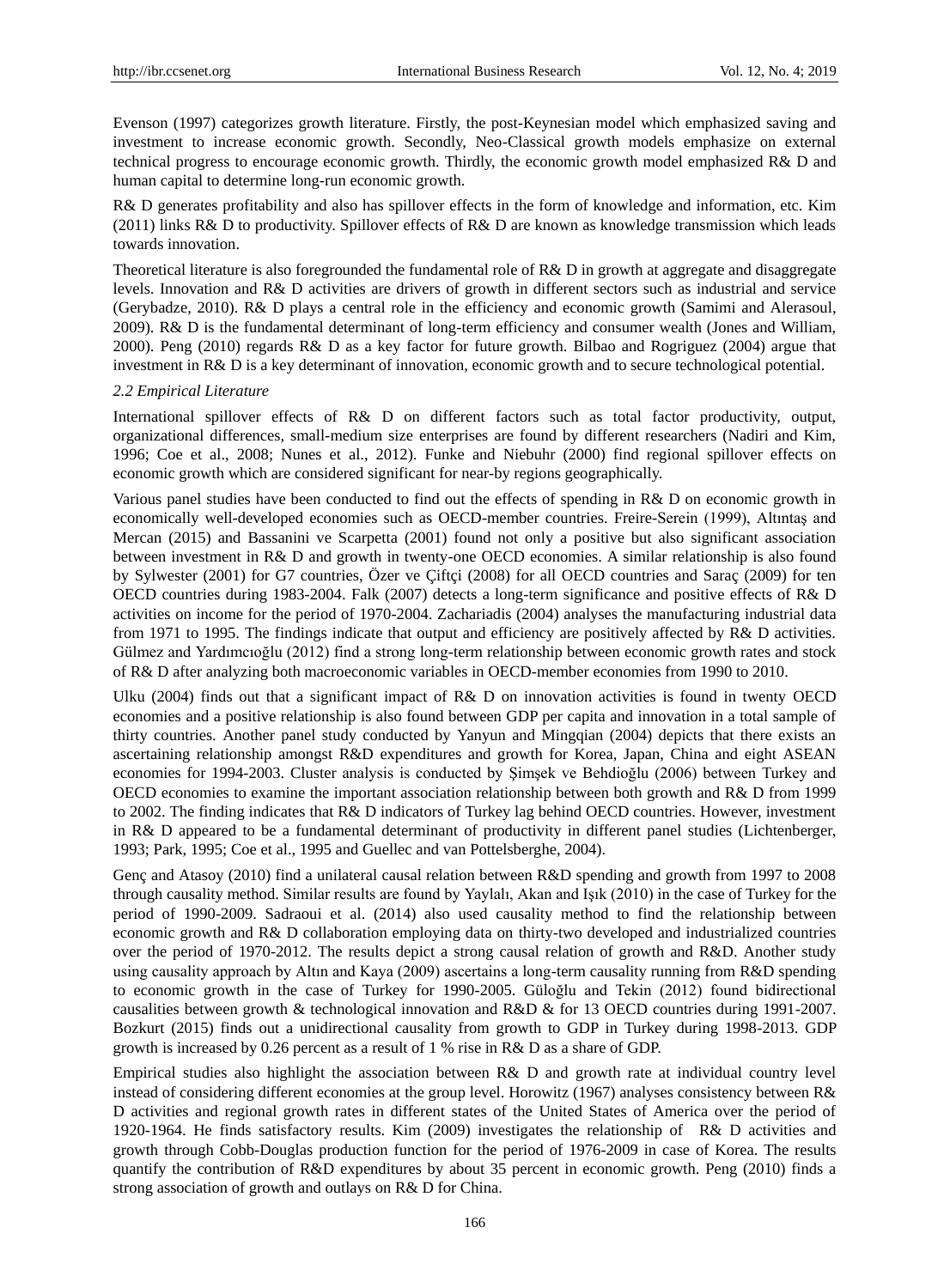Various empirical studies have been conducted by different researchers to confirm the association between investments in R& D and GDP growth in different countries in the long-run employing different type of models. These studies confirm not only a positive but also a significant relationship in the long-run (Korkmaz, 2010; Taban and Şengür, 2013; Goel et al., 2008; Horvath, 2011and Segerstrom, 2000).

Gumus and Celikay (2015) analyzed R& D activities" contribution to the GDP growth, comparing developing and developed economies. They found: "R&D expenditure has a positive and significant effect on economic growth for all countries in the long run, excluding developing countries where the effect is weak in the short run but strong in the long run."

### **3. Data and Methodology**

The annual data on both variables including R&D expenditures and GDP at current US\$ is retrieved from different sources such as World Development Indicators of World Bank (WDI-2017), the Statistical Office of the European Union (Eurostat-2017), UNESCO-2017 and different reports of Asian Development Bank (ADB) and OECD from 1998-2015. A total of sixty economies are included in the global sample1, of which thirty-six are developed countries and twenty-four are developing countries.

### *3.1 The Panel Unit Root Tests*

In this study, a pooled mean group estimators (PMGE) approach is used to determine the relation of R& D expenditures to GDP growth both in short and long-run. However, it is required to conduct stability analysis of different variables through appropriate unit root tests of Breitung (2000) along with Maddala and Wu (1999) for balanced panel data where the numbers of cross-section units (N) are greater than time-series units (T). Maddala and Wu (1999) test is based on Fisher-ADF and Fisher-PP tests to test the assumption of different autocorrelation among the panel units; Breitung (2000) examines the assumption of common autocorrelation in the panel units.

#### *3.2 The Econometric Model*

In this research paper, the canonical hypothesis that is founded on the endogenous growth model is tested through the following functional relationship:

## $\Delta Y = f(\Delta X, OtherFactors)$

Where 'Y' represents the Gross Domestic Product (GDP growth) and 'X' indicates R& D expenditures. The econometric model takes the following form under the hypothesis that "there exists a long-term positive and significant relationship between R&D expenditures and economic growth". The basic model for panel data is as follows:

$$
Y_{it} = \alpha_0 + \beta_0 X_{it} + \mu_{it} \tag{1}
$$

Where, i= 1,…., N and t= 1,….,T; N represents the number of economies included in the sample and T is time period taken in this panel analysis.

| $i: 1, \ldots, 60$ (Global Sample)        | t: 1,18 (1998-2015)   |
|-------------------------------------------|-----------------------|
| i: $1, \ldots, 36$ (Developed Countries)  | t: 1,, 18 (1998-2015) |
| i: $1, \ldots, 24$ (Developing Countries) | t: 1,, 18 (1998-2015) |

*3.3 Panel-Cointegration Test: Pedroni Test*

-

After the panel unit root analysis, this paper applies panel-cointegration methodology proposed by Pedroni (1999) to examine whether panel units are heterogeneous or not. To test the heterogeneity among panel units is quite realistic rather than assuming that vectors are identical. Pedroni test takes the following form to estimate the long

<sup>&</sup>lt;sup>1</sup> The global sample is tested for causality and finds unidirectional-causality from X (R& D) to Y (Economic Growth) where F-Stat. is 5.74 (P = 0.003). Statistics for Y (Mean = 2.48 & St. Dev. = 5.83) and for X (Mean =  $1.81 \&$  St. Dev. =  $1.01$ ). The global sample includes following countries: Austria, Canada, Hong Kong, Czech Republic, France, Cyprus, Germany, Spain, Belgium, Italy, Portugal, Ireland, Japan, Latvia, Estonia, UK, Norway, Croatia, Poland, Russian, USA, Trinidad & Tobago, Netherlands, Singapore, Kuwait, Slovak Republic, Denmark, Iceland, Slovenia, Finland, Sweden, Israel, Korea, Lithuania, Greece, Uruguay, Argentina, Bulgaria, China, Azerbaijan, Colombia, Belarus, Cuba, Serbia, Egypt, Armenia, Hungary, Kazakhstan, Panama, Mexico, Romania, Thailand, Tunisia, Ukraine, Kyrgyz Republic, Madagascar, Costa Rica, Turkey, India, and Pakistan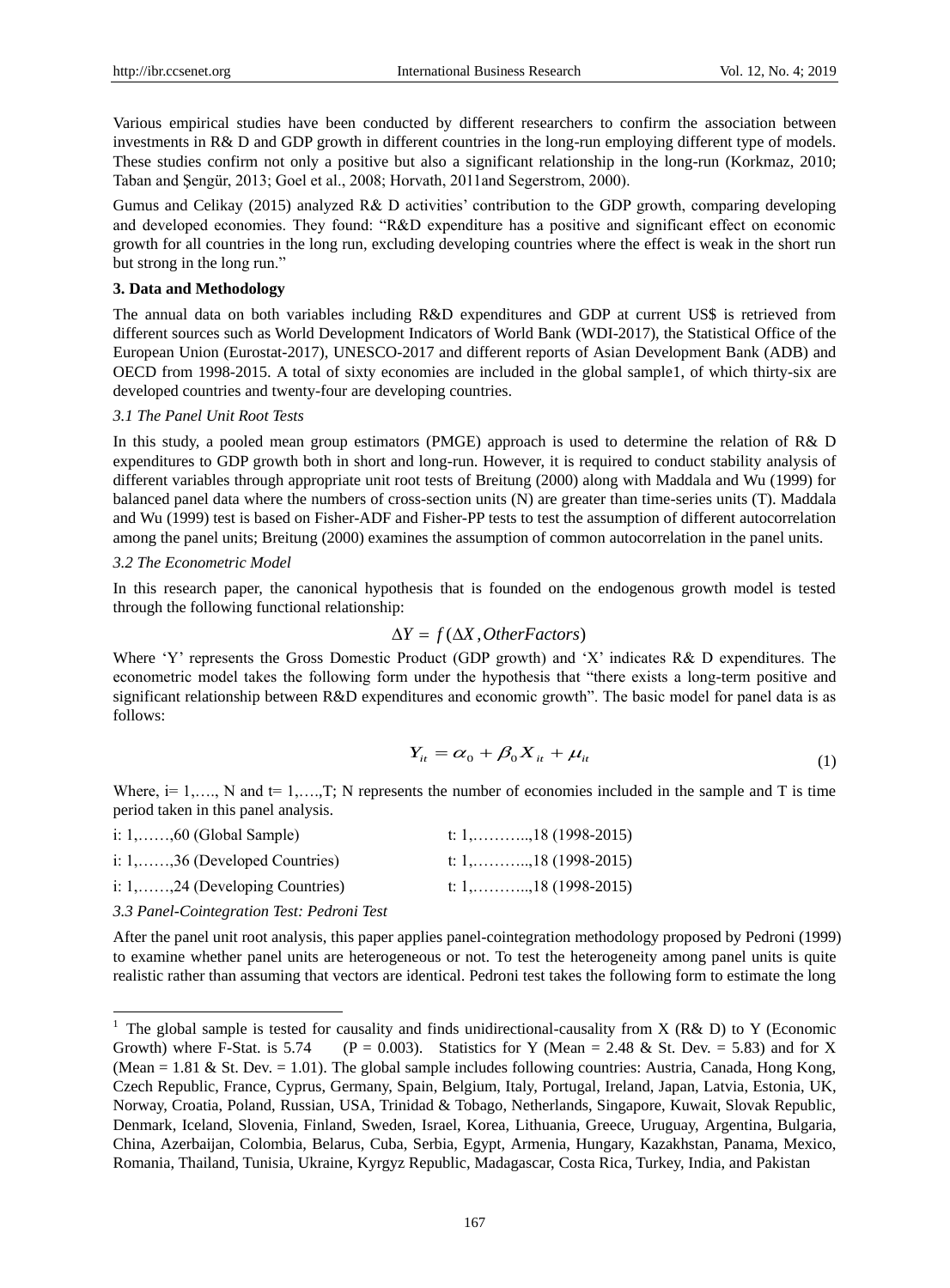run relationship:

$$
\ln(Y_{ii}) = \alpha_i + \nu_i t + \beta_{1i} \ln(X_{ii}) + \varepsilon_{ii}
$$
 (2)

$$
\hat{\varepsilon}_{it} = \hat{\rho}_i \hat{\varepsilon}_{it-1} + \hat{\mu}_{it} \tag{3}
$$

Equation (3) indicates the estimated residuals. Pedroni classified seven statistics in two categories namely "Within Dimension" and "Between Dimension". The former category consists of four-panel statistics and later one includes three-group statistics under the null hypothesis (H0) of "non-cointegration".

## *3.3 Estimation of Panel-Cointegration: Pooled Mean Group Estimator (PMGE)*

The panel cointegration models are used to predict the long-run relationship between macroeconomic variables based on economic theory. These models are helpful in estimating the regression coefficients and examining theoretical restrictions. There are different panel cointegration methods that are efficient asymptotically. Two types of econometric models are used to analyze panel data frequently. Firstly, the MGE (Mean Group Estimators) of Pesaran and Smith (1995) is appropriate for heterogeneity in both short-term and long term. Its efficiency is subject to a large sample (Pirotte, 1999). Secondly, methods include fixed or random effects and GMM allow equality across panel units.

However, the PMGE (Pooled Mean Group Estimators) is somewhere in the middle of both above-mentioned methods. The pooled mean group estimator (PMGE) suggested by Pesaran et al., (1999) takes into account heterogeneity in panel units only in short run, assuming that these units are homogenous instead of heterogeneous in the long-term. That's the reason; the PMGE is preferred to other panel cointegration tests. In contrast to fully modified (FM) and the dynamic ordinary least squares (DOLS) methodology, the PMGE shows the speed of adjustment of short-term dynamics towards long-term. The null hypothesis (H0) of the PMG estimator is that "long run coefficient is homogenous" would be examined through the Hausman test. The PMGE would proceed as follows:

$$
\ln(Y_{it}) = \alpha_0 + \beta_0 \ln(X_{it}) + \mu_{it} \tag{4}
$$

The lag length criteria of AIC (Akaike Information Criterion) and SIC (Schwarz information Criterion) have been used to select a maximum lag length for  $In(Y)$  and  $In(X)$  i.e. one lag. It is assumed that both  $In(Y)$  and  $In$ (X) are of integrated of order one i.e. I (1) and residuals are of I (0). So the pooled mean group estimators/ ARDL (1, 1) model of Pesaran et al. (1999) takes the following form:

$$
\ln(Y_{it}) = \eta_i + \omega_i \ln(Y_{i,t-1}) + \nu_{0i} \ln(X_{it}) + \nu_{1i} \ln(X_{i,t-1}) + \varepsilon_{it}
$$
\n(5)

To find the long run adjustment speed, error correction model (ECM) would be as follows:

$$
\Delta \ln(Y_{ii}) = \phi_i (\ln Y_{i,t-1} - \hat{\tau}_{0i} - \hat{\tau}_{1i} \ln(X_{i,t-1}) + \nu_{1i} \ln X_{it} + \varepsilon_{it})
$$
(6)

Where,

$$
\phi_i = -(1 - \omega_i), \hat{\tau}_{0i} = \frac{\eta_i}{(1 - \omega_i)}, \hat{\tau}_{1i} = \frac{V_{0i} + V_{1i}}{(1 - \omega_i)}
$$

#### **4. The Empirical Results**

#### *4.1 The Results of the Panel Unit Root Tests*

Table 2 demonstrates the results of stability analysis for panel datasets including Maddala and Wu (1999) along with Breitung (2000). The results highlight that both variables appear non-stationary in level and the null hypothesis (H0) of panel unit root tests cannot be rejected for all the samples undertaken. However, all datasets including global sample and both developed & developing countries indicate that both variables are stationary in first differences at 1% and 5% level of significance. Therefore, these findings lead to apply panel cointegration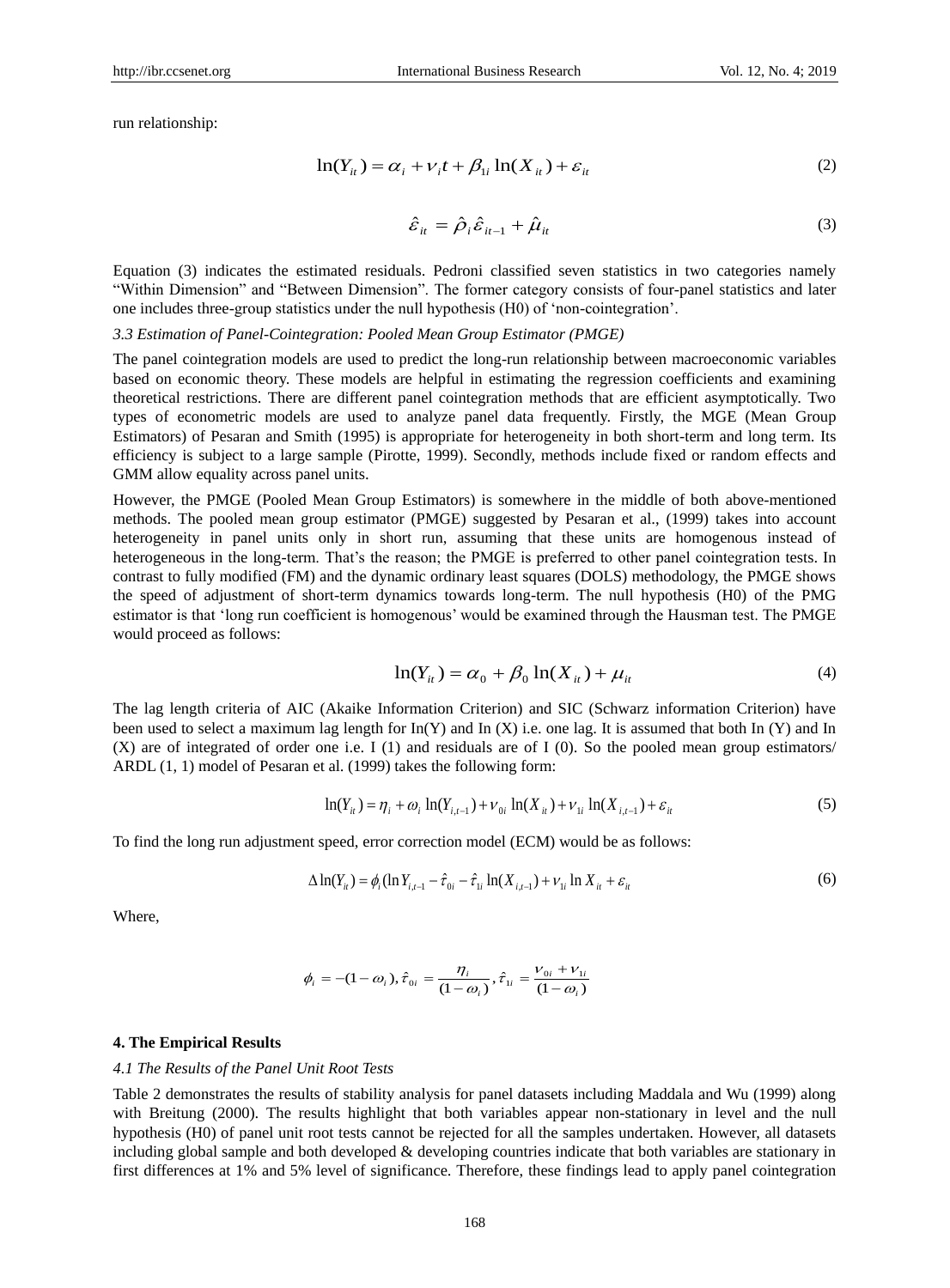| test proposed by Pedroni (1999) to confirm the relationship between variables (research & development and |  |  |  |  |  |  |
|-----------------------------------------------------------------------------------------------------------|--|--|--|--|--|--|
| GDP growth) undertaken in the long-run.                                                                   |  |  |  |  |  |  |

|                 |            | Maddala and Wu (1999) | Breitung (2000) |                            |            |       |                      |
|-----------------|------------|-----------------------|-----------------|----------------------------|------------|-------|----------------------|
|                 | Fisher-ADF |                       | Fisher-PP       |                            |            |       | Decision about $H_0$ |
|                 | Stat.      | Prob.                 | Stat.           | Prob.                      | Stat.      | Prob. |                      |
|                 |            |                       |                 | Global Sample              |            |       |                      |
| $Y_{it}$        | 0.505      | 0.693                 | 3.494           | 0.999                      | 3.245      | 0.999 | Accept               |
| $\Delta Y_{it}$ | $-5.845*$  | 0.000                 | $-8.713*$       | 0.000                      | $-1.797**$ | 0.036 | Reject               |
| $X_{it}$        | 0.912      | 0.819                 | 2.484           | 0.993                      | 2.829      | 0.997 | Accept               |
| $\Delta X_{it}$ | $-13.80*$  | 0.000                 | $-15.74*$       | 0.000                      | $-6.031*$  | 0.000 | Reject               |
|                 |            |                       |                 | <b>Developed Countries</b> |            |       |                      |
| $Y_{it}$        | 1.095      | 0.863                 | 1.215           | 0.888                      | $-0.095$   | 0.462 | Accept               |
| $\Delta Y_{it}$ | $-3.387*$  | 0.000                 | $-5.741*$       | 0.000                      | $-2.255**$ | 0.012 | Reject               |
| $X_{it}$        | 0.102      | 0.540                 | 2.337           | 0.990                      | 1.830      | 0.966 | Accept               |
| $\Delta X_{it}$ | $-9.670*$  | 0.000                 | $-10.60*$       | 0.000                      | $-4.424*$  | 0.000 | Reject               |
|                 |            |                       |                 | Developing Countries       |            |       |                      |
| $Y_{it}$        | 2.896      | 0.998                 | 3.778           | 0.999                      | $-1.420$   | 0.078 | Accept               |
| $\Delta Y_{it}$ | $-1.779**$ | 0.038                 | $-4.460*$       | 0.000                      | $-3.761*$  | 0.000 | Reject               |
| $X_{it}$        | 2.708      | 0.996                 | 1.723           | 0.957                      | 2.100      | 0.982 | Accept               |
| $\Delta X_{it}$ | $-10.79*$  | 0.000                 | $-16.32*$       | 0.000                      | $-4.102*$  | 0.000 | Reject               |

#### Table 2. Panel Unit Root- Results

*Notes.* Rejection of  $H_0$  = non-stationary at 1% level of significance is indicated by (\*), or 5% by (\*\*).

## *4.2 The Results of Pedroni Panel-Cointegration Test*

Table 3 shows the findings of panel cointegration test of Pedroni (1999), which consists of seven-type of statistics under the two categories of Within-Dimension (Panel) consisting of four statistic out of seven and Between-Dimension (Group) has three statistics to test that whether R& D activities and GDP growth are co-integrated in the long-run or not under the null hypothesis of "non- cointegration".

Table 3. Pedroni Panel Cointegration Test- Results

| Within-Dimension (Panel) |           |        |                          |       |            |            |  |  |
|--------------------------|-----------|--------|--------------------------|-------|------------|------------|--|--|
|                          | Global    |        | Developed                |       | Developing |            |  |  |
|                          | Sample    |        | Countries                |       | Countries  |            |  |  |
| Panel                    | Stat.     | Prob.  | Stat.                    | Prob. | Stat.      | Prob.      |  |  |
| $\nu$ Statistics         | $1.947**$ | 0.025  | 2.982*                   | 0.001 | 0.223      | 0.412      |  |  |
| rho Statistics           | $-10.96*$ | 0.000  | $-7.306*$                | 0.000 | $-7.745*$  | 0.000      |  |  |
| PP Statistics            | $-14.53*$ | 0.000  | $-9.807*$                | 0.000 | $-10.16*$  | 0.000      |  |  |
| <b>ADF</b> Statistics    | $-10.66*$ | 0.000  | $-9.352*$                | 0.000 | $-5.948*$  | 0.000      |  |  |
|                          |           |        | Between-Dimension(Group) |       |            |            |  |  |
|                          |           | Global | Developed                |       |            | Developing |  |  |
|                          |           | Sample | Countries                |       | Countries  |            |  |  |
| Group                    | Stat.     | Prob.  | Stat.                    | Prob. | Stat.      | Prob.      |  |  |
| rho_Statistics           | $-4.504*$ | 0.000  | $-2.932*$                | 0.002 | $-3.531*$  | 0.000      |  |  |
| PP Statistics            | $-13.17*$ | 0.000  | $-9.427*$                | 0.000 | $-9.274*$  | 0.000      |  |  |
| <b>ADF</b> Statistics    | $-11.08*$ | 0.000  | $-9.88*$                 | 0.000 | $-5.425*$  | 0.000      |  |  |

*Notes.* Rejection of  $H_0$  = non-cointegration at 1% level of significance is indicated by (\*), or 5% by (\*\*).

The former category has four-type of statistics polling autoregressive coefficients across all cross-section units of the panel and later one has three-type of statistics that averages out autoregressive coefficients of each cross-sectional unit of the panel. All types of statistics indicate that the null hypothesis (H0) can be rejected at 1% and 5% level of significance except that the null hypothesis of v-Statistics cannot be rejected in the case of developing countries. Therefore, economic growth and R&D spending are cointegrated in the long run for all panel datasets. The appearance of a long-term association between the variables verifies the endogenous growth model. Having found that two-variables are cointegrated in long-run, it paves the way to estimate the coefficient of adjustment using a panel-cointegration estimator. For this purpose, this research paper employs the Pooled Mean Group Estimators (PMGE).

#### *4.3 The Results of the Pooled Mean Group Estimators (PMGE)*

Table 4 reports the findings of PMG estimators of both short and long run coefficients along with the coefficient of adjustment (convergence parameter). A study conducted by Pesaran et al., (1999) is followed for the estimation of cointegration equations for the global sample and in case of both developed and developing countries. The speed of adjustment from short-term to long term is shown by convergence parameter that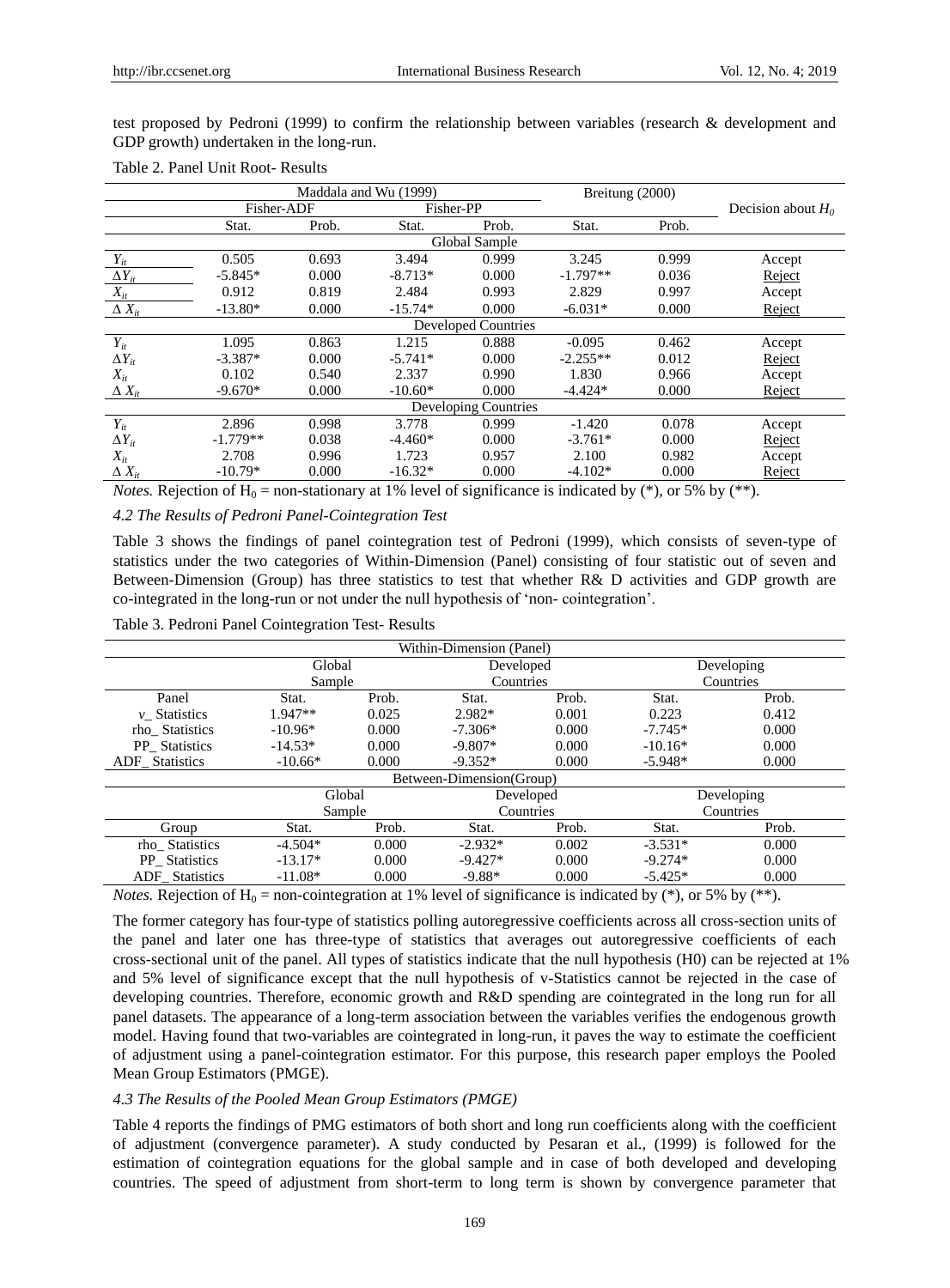highlights the homogenous trend in coefficients of research and development (R& D) spending and GDP growth across the cross-sectional units of the panel. The coefficient of adjustment (-0.71) is significant at 1% level of significance and has expected sign. The findings reveal the adjustment dynamic in R&D expenditures from short significance and has expected sign. The findings reveal the adjustment dynamic in  $\chi$  experienties from short to long-run equilibrium across countries in the global sample. The chi-square ( $\chi$ ) values of the Hausman tes show that the null hypothesis, "the long-run coefficient is homogenous", can not be rejected at levels of 1% or 5% in all cases. Therefore, the PMGE is appropriate to enquire the relationship of R& D spending and economic growth globally. These results are also supported by Bangake and Eggoh (2012) where the PMGE is considered appropriate to capture homogeneity.

## Table 4. Pooled Mean Group Estimators (PMGE)-Results

|                         | Global    |       | Developed |       | Developing |       |
|-------------------------|-----------|-------|-----------|-------|------------|-------|
|                         | Sample    |       | Countries |       | Countries  |       |
|                         | Stat.     | Prob. | Stat.     | Prob. | Stat.      | Prob. |
| LR Coefficient          | $0.969*$  | 0.000 | $0.975*$  | 0.002 | $0.938**$  | 0.013 |
| <b>SR</b> Coefficient   | $0.266**$ | 0.029 | $0.194**$ | 0.033 | 0.467      | 0.448 |
| Constant                | $0.045*$  | 0.000 | $0.043*$  | 0.000 | $-0.047*$  | 0.000 |
| Adjustment Coefficient  | $-0.713*$ | 0.000 | $-0.699*$ | 0.000 | $-0.730*$  | 0.000 |
| Hausman Test ( $\gamma$ | 1.013     | 0.314 | 1.528     | 0.216 | 0.872      | 0.350 |
| No. of Observations     | 1080      |       | 648       |       | 432        |       |
| No. of Countries        | 60        |       | 36        |       | 24         |       |

*Notes.* Rejection of  $H_0$  at 1% level of significance is indicated by  $(*$ , or 5% by  $(**)$ . The PMG is based on  $ARDL(1, 1)$ 

For the global sample, the coefficient of adjustment is both significant and negative at the level of 1%. This finding demonstrates that there exists a long-term association of R& D expenditure and GDP growth globally. This finding is similar as reported by Gumus and Celikay (2015). These findings reveal that an increment of 1% in R&D spending leads to raising economic growth by 0.27% in the short-run (SR) and 0.97% in the long run (LR). In the context of developed and developing countries, the convergence parameter also appears negative and significant confirming the long-term relationship of economic growth and R&D expenditure. According to results for developed economies, if there is 1% rise in R&D spending, economic growth would be raised by about 1% (i.e. 0.98%) in the long run (LR) and less than half of 1% increase in growth (0.19%) in the short-run (SR). This outcome is also supported by Bozkurt (2015) in terms of significance and positivity of both macroeconomic indicators. However, developing countries' results are insignificant but positive for the short run. This difference in results can be ascribed to the differences in capital stock and productivity which play a substantial role in economic growth and activities based on R&D.

The PMGE provides the results that short-term coefficients are significant for the developed countries and global sample. However, the short-term coefficient is insignificant in the case of developing economies reflecting that there is a lack of short-term relation between R& D spending and economic growth. Moreover, short run (SR) coefficient indicates that how the economy is adjusted to shocks, in case of developing countries, the contemporaneous co-movements of both variables (R&D and economic growth) do not respond to past shocks. This outcome is in line with that of Inekwe (2014). On the other hand, the long run (LR) coefficient appears significant at 1% and 5% levels of significance for all specifications of sample undertaken in this study. However, long term effects are dominated than those of short-term effects of R& D outlays on growth for the global sample and developed economies along with developing ones.

On the whole, the outcomes confirm the hypothesis undertaken in this study. There exists one-to-one relationship in the long run in macroeconomic series undertaken for analysis but this outcome differs with respect to significance and magnitude only in the context of developing economies in the short run. However, all the specifications of sample depict that endogenous growth model is valid for all economies in the long-run.

## **5. Concluding Remarks**

This paper tries to investigate the impact of spending in research and development (R& D) on economic growth in a global perspective including both developed and developing countries from 1998-2015. This study applies the Pooled Mean Group Estimators (PMGE) suggested by Pesaran et al., (1999) to find a heterogeneous trend among a different group of countries. According to economic theory, a rise in R&D spending affects economic growth positively and significantly. It implies that changes in R&D based activities would impact economic growth, employment level, productivity, innovation and trade activities, and technological developments. The findings of this study defend the economic theory.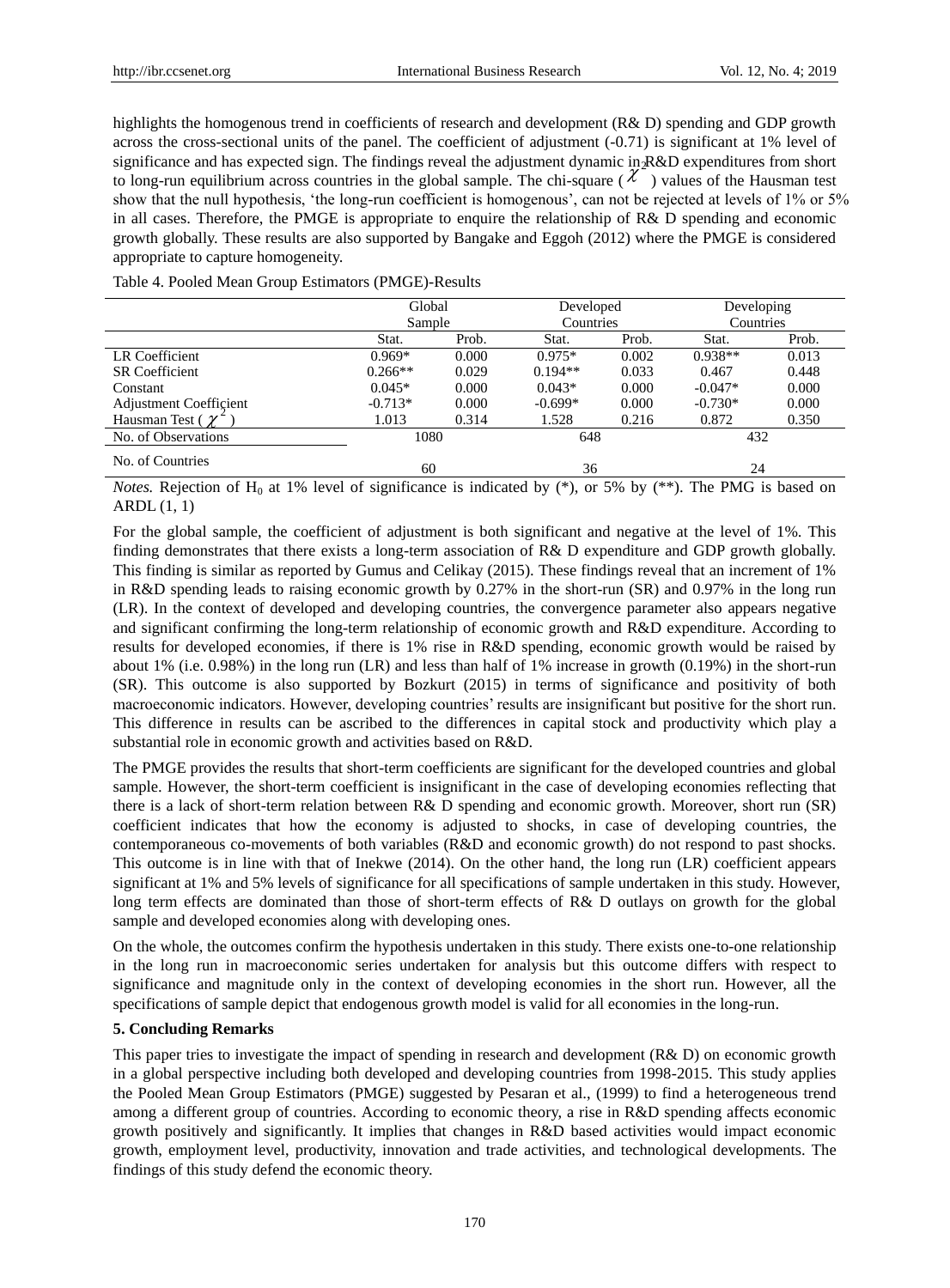The findings suggest that there exist a significant & positive association of R& D spending and GDP growth globally. This finding is similar to that of Gumus and Celikay (2015). The study also confirms both long and short run relationship of R& D and economic growth except that short-run coefficient appears insignificant in the case of developing countries. This study implies that economies with higher R& D spending tend to have higher economic growth. Concerning the developing countries versus developed countries, the economic growth is lower in the former, implies that there is dire need to increase R& D expenditures to raise the economic growth both in long and short-run. The findings of this study are of main concern for management and policymakers who could make important endeavors at the national level in this regard.

### **References**

- Aghion, P., & Howitt, P. (1992). A model of growth through creative destruction. *Econometrica*, *60*(2), 323-351. https://doi.org/10.3386/w3223
- Altin, O., & Kaya, A. A. (2009). Türkiye"de Ar-Ge Harcamalari Ve Ekonomik Büyüme Arasindaki Nedensel İlişkinin Analizi. [Analysis of the casual relationship between R&D expenditures and economic growth for Turkey]. *Ege Akademik Bakış Dergisi*, *9*(1), 251-259.
- Altıntaş, H., & Mercan, M. (2015). AR-GE Harcamaları ve Ekonomik Büyüme İlişkisi: OECD Ülkeleri Üzerine Yatay Kesit Bağımlılığı Altında Panel Eşbütünleşme Analizi. [The relationship between research and development (R&D) expenditures: Panel cointegration analysis under cross sectional dependency on OECD countries]. *Ankara Üniversitesi SBF Dergisi*, *70*(2), 345-376. https://doi.org/10.1501/SBFder\_0000002355
- Arrow, J. K. (1962). The economic implications of learning by doing. *The Review of Economic Studies, 29*(3), 155-173. https://doi.org/10.2307/2295952
- Baltagi, B. H. (2005). Econometric analysis of panel data (3rd ed.). West Sussex: John Wiley Sons.
- Bangake, C., & Eggoh, J. C. (2012). Pooled mean group estimation on international capital mobility in African countries. *Research in Economics, 66*(1), 7-17. https://doi.org/10.1016/j.rie.2011.06.001
- Bassanini, A., & Scarpetta, S. (2002). The driving forces of economic growth. *OECD Economic studies*, *2001*(2), 9-56. https://doi.org/10.1787/eco\_studies-v2001-art10-en
- Bilbao‐Osorio, B., & Rodríguez‐Pose, A. (2004). From R&D to innovation and economic growth in the EU. *Growth and Change*, *35*(4), 434-455. https://doi.org/10.1111/j.1468-2257.2004.00256.x
- Bor, Y. J., Chuang, Y. C., Lai, W. W., & Yang, C. M. (2010). A dynamic general equilibrium model for public R&D investment in Taiwan. *Economic Modelling*, *27*(1), 171-183. https://doi.org/10.1016/j.econmod.2009.08.007
- Bozkurt, C. (2014). R&D expenditures and economic growth relationship in Turkey. *International Journal of Economics and Financial Issues*, *5*(1), 188-198.
- Breitung, J. (2000). The Local Power of Some Unit Root Tests for Panel Data. In B. Baltagi (Ed.), Non-stationary Panels, Panel Cointegration and Dynamic Panels. *Advances in Econometrics, 15,* 161-178. Amsterdam: Jai Press. https://doi.org/10.1016/S0731-9053(00)15006-6
- Coe, D. T., Helpman, E., & Hoffmaister, A. W. (1997). North-south R & D spillovers. *The Economic Journal*, *107*(440), 134-149. https://doi.org/10.1111/1468-0297.00146
- Coe, D. T., Helpman, E., & Hoffmaister, A. W. (2009). International R&D spillovers and institutions. *European Economic Review*, *53*(7), 723-741. https://doi.org/10.1016/j.euroecorev.2009.02.005
- Evenson, R. E. (1997). Economic growth, international technological spillovers and public policy: Theory and empirical evidence from Asia. Yale University, Economic Growth Center, Discussion Paper No. 777.
- Falk, M. (2007). R&D spending in the high-tech sector and economic growth. *Research in economics*, *61*(3), 140-147. https://doi.org/10.1016/j.rie.2007.05.002
- Freire-Ser, M. J. (1999). Aggregate R&D expenditure and endogenous economic growth. UFAE and IAE Working Papers 436.
- Funke, M. N., & Annekatrin. (2000). Spatial R&D spillovers and economic growth: evidence from West Germany, No 98, HWWA Discussion Papers, Hamburg Institute of International Economics (HWWA).
- Genç, M. C., Atasoy, Y. (2010). Ar-Ge Harcamaları ve Ekonomik Büyüme İlişkisi: Panel Veri Analizi. *The Journal of Knowledge Economy & Knowledge Management, 9,* 27-34.
- Gerybadze, A. (2010). R&D, innovation and growth: Performance of the world"s leading technology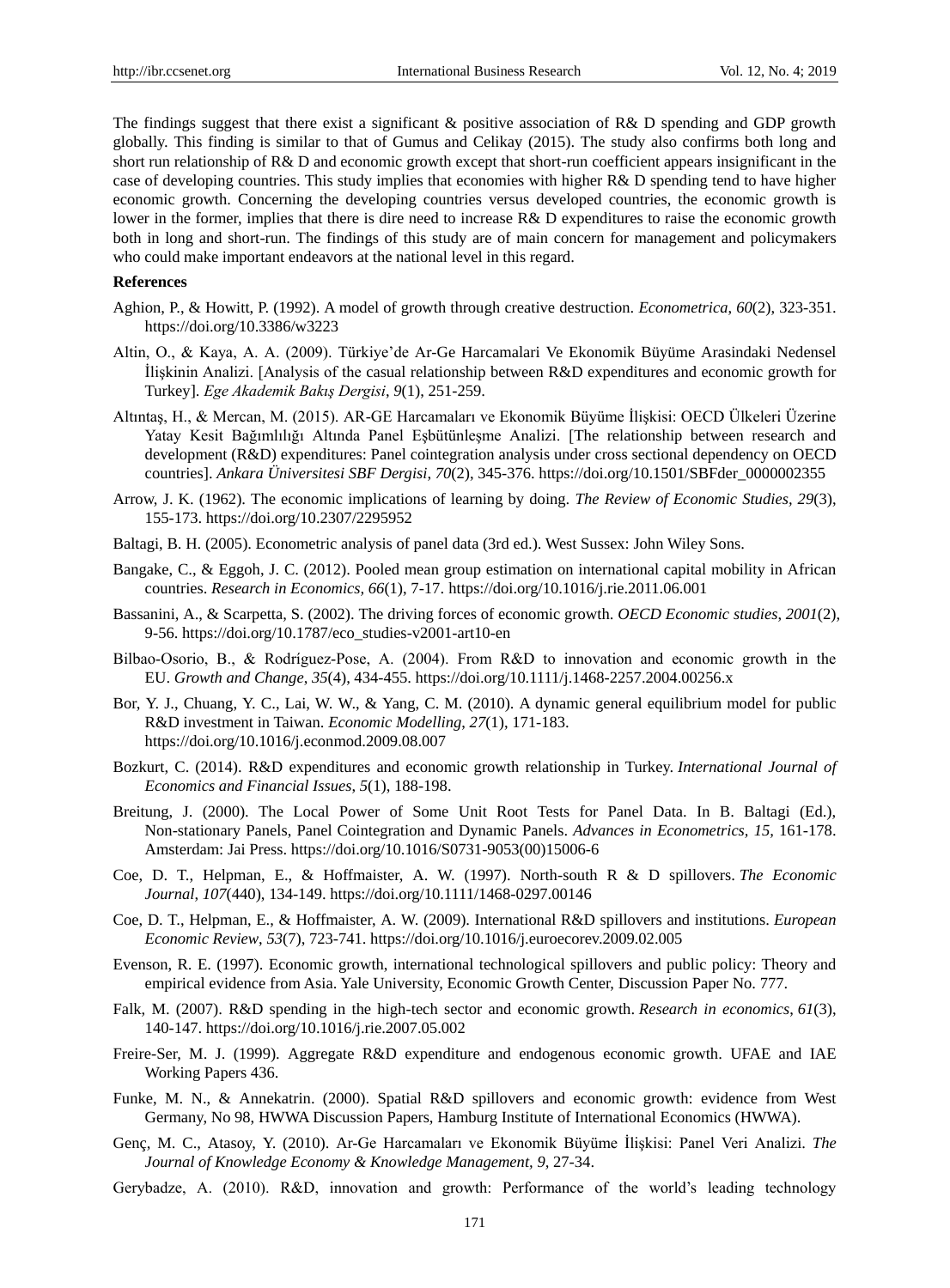corporations. In *Innovation and International Corporate Growth*. 11-30. Springer, Berlin, Heidelberg. https://doi.org/10.1007/978-3-642-10823-5\_2

- Goel, R. K., Payne J. E., & Ram. (2008). R&D expenditures and U.S. economic growth: A disaggregated approach. *Journal of Policy Modeling, 30*, 237-250. https://doi.org/10.1016/j.jpolmod.2007.04.008
- Grossman, G. M., & Helpman, E. (1990). Comparative advantage and long-run growth. *The American Economic Review, 80*(4), 796-815.
- Grossman, G. M., & Helpman, E. (1991). Innovation and growth in the global economy. Cambridge, The MIT **Press**.
- Guellec, D., & Van Pottelsberghe de la Potterie, B. (2004). From R&D to productivity growth: Do the institutional settings and the source of funds of R&D matter? *Oxford Bulletin Of Economics And Statistics, 66*(3), 353-378. https://doi.org/10.1111/j.1468-0084.2004.00083.x
- Gülmez, A., & Yardımcıoğlu, F. (2012). OECD Ülkelerinde Ar-Ge Harcamaları ve Ekonomik Büyüme İlişkisi: Panel Eşbütünleşme ve Panel Nedensellik Analizi (1990-2010). [The relationship between R&D expenditures and economic growth in OECD countries: Panel cointegration and panel causality analyses (1990-2010). *Maliye Dergisi, 163*(1), 335-353.
- Güloğlu, B., & Tekin, R. B. (2012). A panel causality analysis of the relationship among research and development, innovation, and economıc growth in high-income OECD countries. *Eurasian Economic Review, 2*(1), 32-47.
- Gumus, E., & Celikay, F. (2015). R&D expenditure and economic growth: New empirical evidence. *The Journal of Applied Economic Research, 9*(3), 205-217. https://doi.org/10.1177/0973801015579753
- Horowitz, I. (1967). The relationship between interstate variations in the growth of R&D and economic activity. *IEEE Transactions on Engineering Management*, *3,* 135-141. https://doi.org/10.1109/TEM.1967.6448339
- Horvath, R. (2011). Research and development and gowth: A Bayesian model averaging analysis. *Economic Modelling, 28,* 2669-2673. https://doi.org/10.1016/j.econmod.2011.08.007
- Inekwe, J. N. (2015). The contribution of R&D expenditure to economic growth in developing economies. *Social Indicators Research*, *124*(3), 727-745. https://doi.org/10.1007/s11205-014-0807-3
- Jones, C. I., & Williams, J. C. (2000). Too much of a good thing? The economics of investment in R&D. *Journal of Economic Growth*, *5*(1), 65-85. https://doi.org/10.1023/A:1009826304308
- Kim, L. W. (2011). The Economic growth effect of R&D activity in Korea. *Korea and the World Economy, 12*(1), 25-44.
- Korkmaz, S. (2010). Türkiye"de ar-ge yatirimlari ve ekonomik büyüme arasindaki ilişkinin var modeli ile analizi. [Research and Development Investments in Turkey and The Relationship Examined Between Economic Development with VAR Model ] *Journal of Yaşar University, 5*(20)*,* 3320-3330.
- Lichtenberg, F. R. (1992). *R&D investment and international productivity differences* (No. w4161). National Bureau of Economic Research. https://doi.org/10.3386/w4161
- Lucas, J. R. E. (1988). On the mechanics of economic development. *Journal of monetary economics*, *22*(1), 3-42. https://doi.org/10.1016/0304-3932(88)90168-7
- Maddala, G. S., & Wu, S. (1999). A Comparative Study of Unit Root Tests with Panel Data and a New Simple Test, *Oxford Bulletin of Economics and Statistics 61*, 631-652. https://doi.org/10.1111/1468-0084.0610s1631
- Nadiri, M. I., & Kim, S. (1996). *International R&D spillovers, trade and productivity in major OECD countries* (No. w5801). National Bureau of Economic Research. https://doi.org/10.3386/w5801
- Nunes, P. M., Serrasqueiro, Z., & Leitão, J. (2012). Is there a linear relationship between R&D intensity and growth? Empirical evidence of non-high-tech vs. high-tech SMEs. *Research Policy*, *41*(1), 36-53. https://doi.org/10.1016/j.respol.2011.08.011
- Özer, M., & Çiftçi, N. (2008). Ar-Ge Tabanlı İçsel Büyüme Modelleri ve Ar-Ge Harcamalarının Ekonomik Büyüme Üzerine Etkisi: OECD Ülkeleri Panel Veri Analizi. [R&D Based Endogenous Growth Models and Impact of R&D Expenditures on Economic Growth: OECD Countries Panel Data Analysis]. *SÜ Sosyal ve Ekonomik Araştırmalar Dergisi, 10*(16), 219-239.
- Park, W. G. (1995). International R&D spillovers and OECD economic growth. *Economic Inquiry, 33*(4),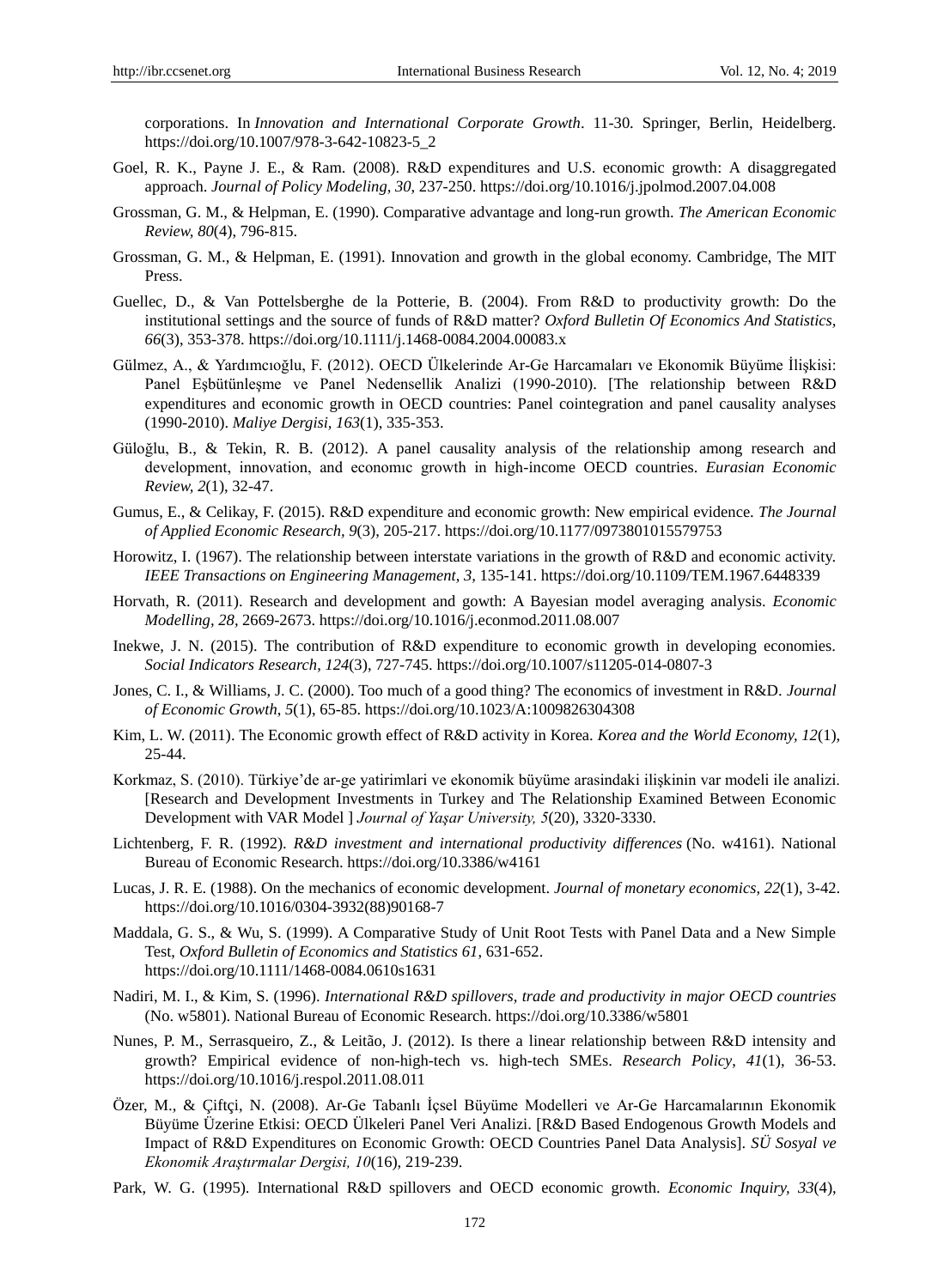571-591. https://doi.org/10.1111/j.1465-7295.1995.tb01882.x

- Pedroni, P. (1999). Critical values for cointegration tests in heterogeneous panels with multiple regressors, *Oxford Bulletin of Economics and Statistics, 61,* 653-678. https://doi.org/10.1111/1468-0084.0610s1653
- Peng, L. (2010). Study on relationship between R&D expenditure and economic growth of China. *Proceedings of the 7th International Conference on Innovation & Management,* 1725-1728.
- Pesaran, M. H., & Smith, R. (1995). Estimating long-run relationships from dynamic heterogeneous panels, *Journal of Econometrics, 68*(1), 79-113. https://doi.org/10.1016/0304-4076(94)01644-F
- Pesaran, M. H., Shin, Y., & Smith, R. P. (1999). Pooled mean group estimation of dynamic heterogeneous panels. *Journal of the American Statistical Association*, *94*(446), 621-634. https://doi.org/10.1080/01621459.1999.10474156
- Pessoa, A. (2010). R&D and economic growth: How strong is the link? *Economics Letters*, *107*(2), 152-154. https://doi.org/10.1016/j.econlet.2010.01.010
- Pirotte, A. (1999). Convergence of the static estimation toward long run Effects of dynamic panel data models, *Economics Letters, 53,* 151-158. https://doi.org/10.1016/S0165-1765(99)00023-3
- Rivera-Batiz, L. A., & Romer, P. M. (1991). International trade with endogenous technological change. *European Economic Review, 35*(4), 971-1001. https://doi.org/10.1016/0014-2921(91)90048-N
- Romer, M. P. (1986). Increasing returns and long run growth. *The Journal of Political Economy, 94*(5), 1002-1037. https://doi.org/10.1086/261420
- Romer, M. P. (1990). Endogenous technological change. *The Journal of Political Economy, 98*(5), 71-102. https://doi.org/10.1086/261725
- Romer, P. (1994). The origins of endogenous growth. *Journal of Economic Perspectives, 1*, 3-22. https://doi.org/10.1257/jep.8.1.3
- Sadraoui, T., Ali, T. B., Deguachi, B. (2014). Economic growth and international R&D cooperation: A panel Granger causality analysis. *International Journal of Econometrics and Financial Management, 2*(1)*.* 7-21.
- Samimi, A. J., Alerasoul, S. M. (2009). R&D and economic growth: New evidence from some developing countries. *Australian Journal of Basic and Applied Sciences, 3*(4), 3464-3469.
- Sarac, T. B. (2009). Aras¸tırma-Gelis¸tirme Harcamalarının Ekonomik Büyüme Üzerindeki Etkisi: Panel Veri Analizi [The Effect of Research-Development Expenditures on Economic Growth: A panel data]. EconAnadolu 2009: Anadolu International Conference in Economics, Eskis, ehir, Turkey.
- Schumpeter, J. A. (1970). Capitalism, Socialism and Democracy. London: Unwin University Books.
- Segerstrom, P. S. (2000). The long-run growth effects of R&D subsidies. *Journal of Economic Growth 5*(3), 277-305. https://doi.org/10.1023/A:1009881717993
- Şimşek, M., & Behdioğlu, S. (2006). Araştırma-geliştirme (AR-GE) faaliyetlerinin Türkiye-OECD ülkelerinde kümeleme analizi ile incelenmesi ve ekonomik büyümedeki önemi. *İktisat İşletme ve Finans, 21*(245), 123-137. https://doi.org/10.3848/iif.2006.245.5144
- Sylwester, K. (2001). R&D and economic growth. *Knowledge, Technology, & Policy, 13*(4), 71-84. https://doi.org/10.1007/BF02693991
- Taban, S., Şengür, M. (2013). Türkiye"de Ar-Ge ve Ekonomik Büyüme. *AİBÜ Sosyal Bilimler Enstitüsü Dergisi, 14*(1), 355-376.
- Ulku, H. (2004). R&D, Innovation, and Economic Growth: An Empirical Analysis. IMF Working Paper, No.04/185. https://doi.org/10.5089/9781451859447.001
- Verbic, M., Majcen, B., Ivanova, O., & Cok, M. (2011). R&D and Economic Growth in Slovenia: A Dynamic General Equilibrium Approach with Endogenous Growth. *Panoeconomicus*, *1,* 67-89. https://doi.org/10.2298/PAN1101067V
- Yanyun, Z., & Mingqian, Z. (2004). R&D and Economic Growth-Panel Data Analysis in ASEAN+3 Countries. The Center for Applied Statistics, Renmin University of China. http://faculty.washington.edu/karyiu/confer/seoul04/seoul04-papers.htm (Access Date: 22.09.2015)
- Yaylalı, M., Akan, Y., & Işık, C. (2010). Türkiye'de AR&GE Yatırım Harcamaları ve Ekonomik Büyüme Arasındaki Eş-bütünleşme ve Nedensellik İlişkisi: 1990-2009 [ Cointegration and Casuality Between R&D